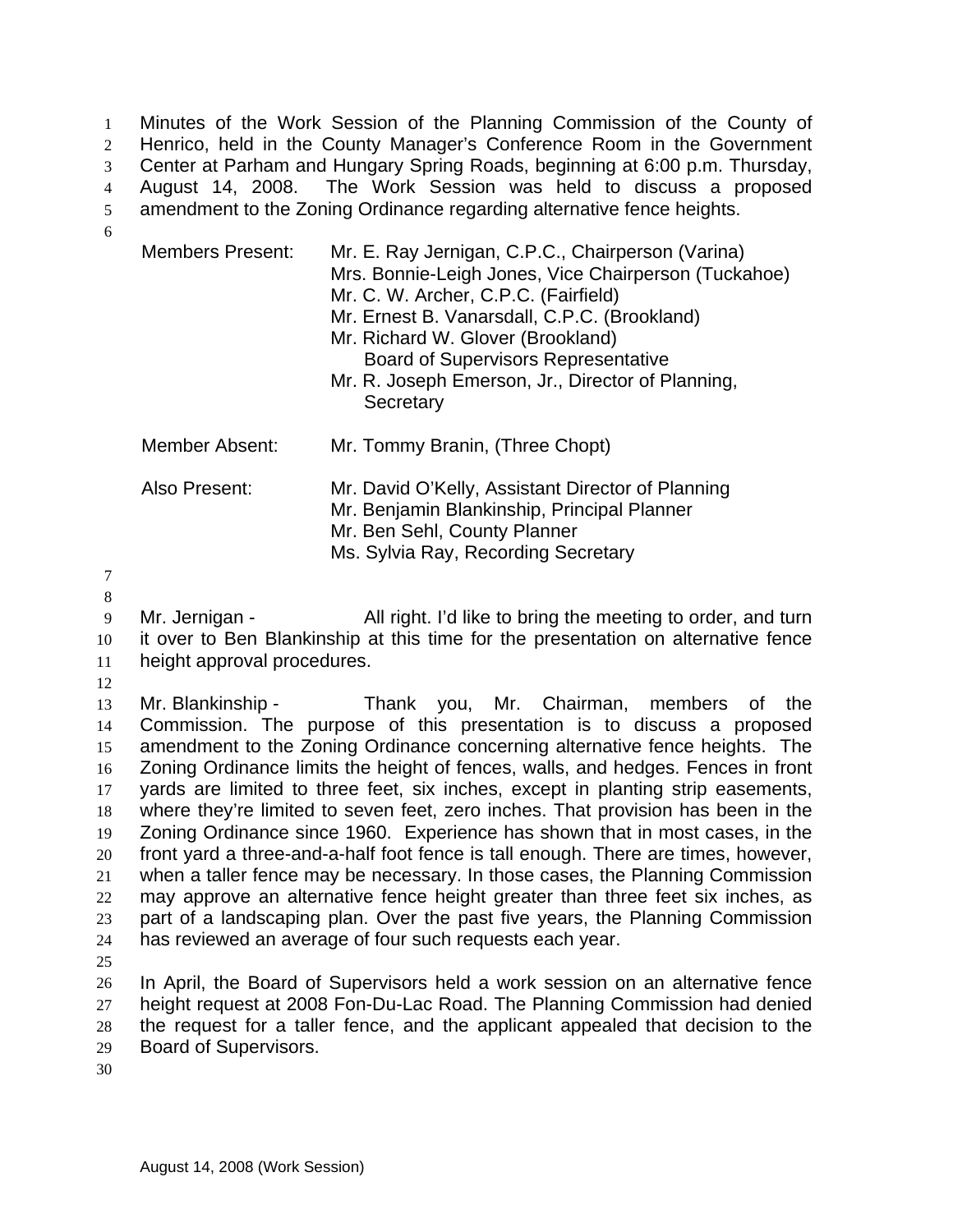Anytime authority is delegated to the Planning Commission, clear guidelines are necessary for exercising your discretion. There has to be objective criteria for approving or denying the application. The current text of the Zoning Ordinance, which you see in front of you there, says that the Planning Commission may approve an alternative fence height that does not adversely affect these five criteria, and the five are spelled out below. That provides some guidance, but the concern was expressed at the work session that it may not be clear enough. 31 32 33 34 35 36 37

38

39 40 41 42 43 44 45 46 This slide shows a few examples of alternative fence heights in front yards that have been approved in the past two years. These four photos show developments where a consistent seven-foot fence was built all the way around. It would not have created a consistent appearance if the fence had been seven feet high on three sides, and then three-and-a-half feet in the front yard. As you can see, these are all attractive, high quality fences. As you know, you have the authority to review the construction details and materials, the colors, the design, and the landscape when you approve these.

47

48 49 50 51 52 53 This slide shows some examples of individual residences. These four were taken along River Road. As you know, that's a minor arterial road. Where a three-anda-half foot fence might be tall enough on a quiet residential street, houses that front on a major road could really benefit from a taller fence, because of the different impacts coming from the traffic. Again, these are attractive, high quality designs.

54

55 56 57 58 59 60 61 62 63 64 65 66 Now, this slide shows four more examples. The first one in the top left corner was built in violation of the Code. When the owners were notified of the violation, they applied for the approval of the alternative fence height after the fact. You may remember making some modifications. You can see that in the back, the fence is taller. It's kind of scalloped, and a little bit softer in the front there. The rail fences in the bottom left and the top right photos are only slightly higher than the three foot, six inches allowed by code. The last example in the lower right-hand corner is the existing fence on Fon-Du-Lac Road that the work session was about. They proposed adding panels the same height as the brick columns, extending from the front to the back along the existing brick wall. You can see how tall the column is there in the foreground, and there's a matching one in the back. They were going to build a fence that high all the way around.

67

68 69 70 71 72 73 74 Also, we have received two new applications since that work session. Both of these examples show fences that have already built, again, and the homeowner has approached the County after the fact to gain approval. The top two photos are of a house in Foxboro North subdivision. The bottom two photos are of a house in Brookside Gardens. We've explained to the applicants that we can't process their applications until we receive guidance on which way this amendment is going to go, so those are pending.

75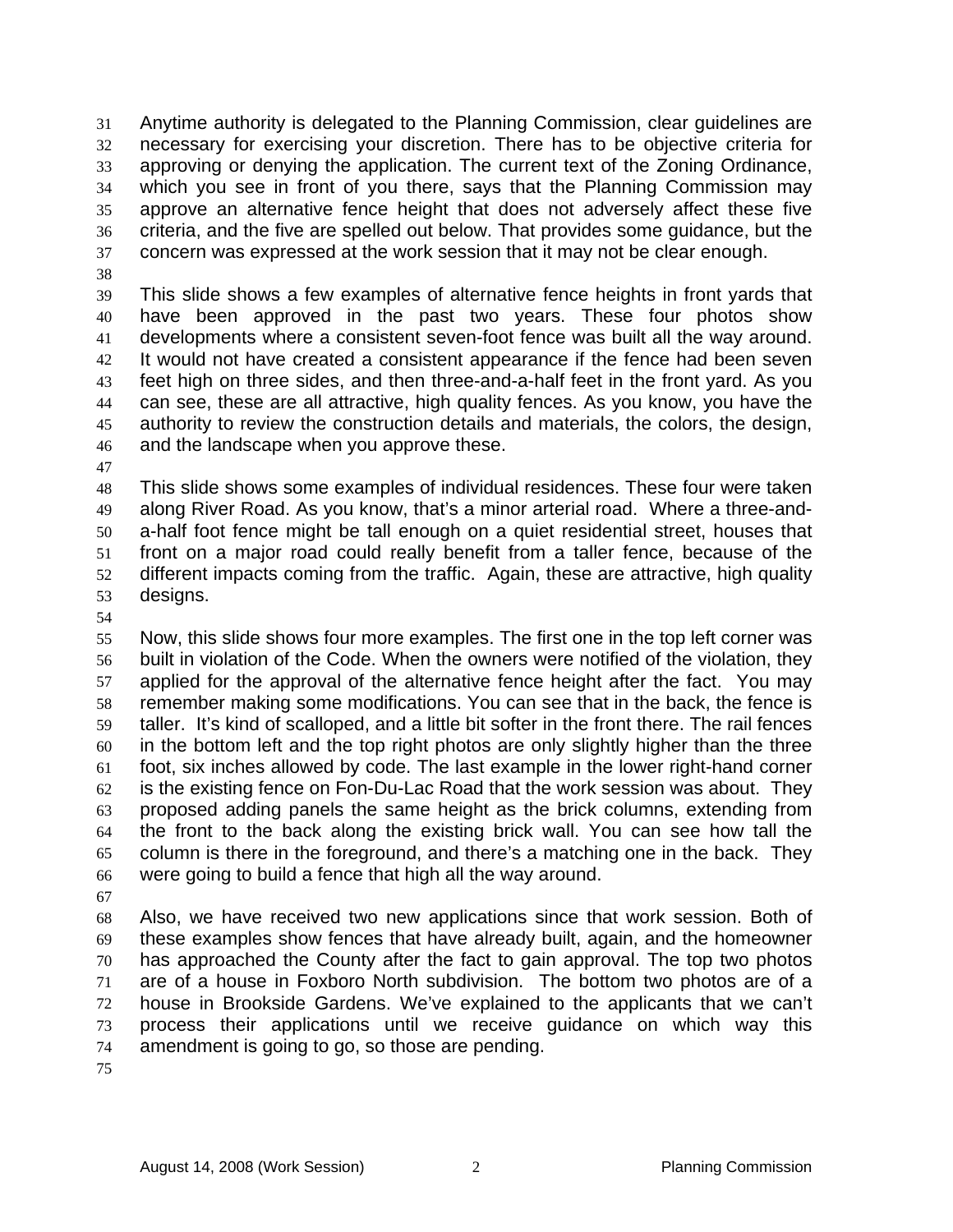The proposed amendment that we're putting before you this evening would still allow the Planning Commission the authority to approve alternative fence heights, but it would provide some additional guidance when exercising that discretion. For example, the proposed language would say—It would be the same five criteria that are listed in the Code now, but the new language would say that if none of those five criteria is found to be adversely affected, then the Planning Commission shall approve the request. 76 77 78 79 80 81 82

83

84 85 86 87 88 89 90 91 92 93 94 95 This slide here shows that the maximum limit that would be placed on alternative fence height. Our research shows that over the past five years the average height that has been approved has been about five feet, six inches. In planting strip easements, and in business office and industrial districts, alternative fence heights would be limited to ten feet. As you know, now there is no upper limit. Theoretically, you could approve a fence 24 feet high, if the applicant applied for it. Under this amendment, it would cap it in planting strip easements, and in business office and industrial districts at ten feet, and in residence districts where the current allowance is only three feet, six inches—you'd be allowed to approve them up to seven feet. The purpose would be to put enough limits on the Planning Commissions' discretion that you would be within the delegated authority that the Board of Supervisors has given you.

96 97

I'll be happy to answer any questions.

98 99

104

100 Mr. Jernigan - Any questions for Mr. Blankinship?

101 102 Mrs. Jones - Yes.

103 Mr. Jernigan - Ckay.

105 106 107 108 109 110 111 112 113 114 Mrs. Jones - I do want to ask just a couple questions because a few things you said just registered in my mind. When you were talking in the very beginning, you said that as we repeat these requests, it may be—and the word you used was "necessary," for us to approve a deviation on the height of a fence. Now, "necessary," then, I'm assuming you're referring to these five criteria. But the five criteria obviously are so general that it has given rise to the conflict we're trying to address now. What is really a logical and defensible reason to deny a request? I kind of approach it from what would it take to deny, as opposed to what must we do to approve. In the Fon-Du-Lac case, the overriding reason for the request was because one neighbor hated another.

115

117

116 Mr. Blankinship - Right.

118 119 120 121 Mrs. Jones - Now, I'm a little concerned that we start getting into those kinds of issues, and there is no end to it. So, I welcome parameters, although I'm very cautious about them because every case is so different. They just don't fall into neat little categories. So, along the line that I'm willing to agree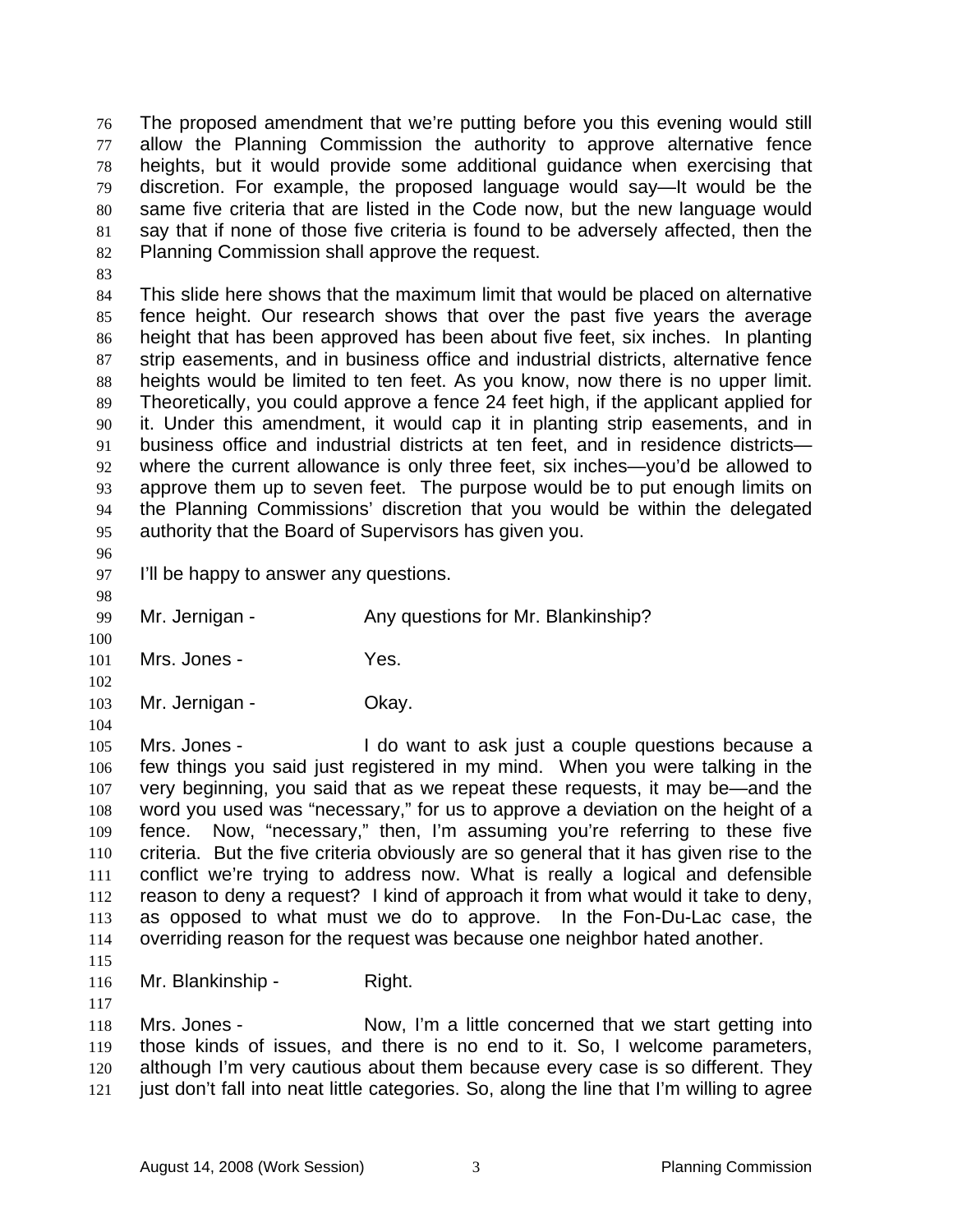that we need to define and kind of tailor this to our needs, as we've found them to be, seven feet had to come from somewhere. Where did that seven-foot restriction come from? 122 123 124

126 127 128 129 130 Mr. Blankinship - Seven feet is what is currently allowed in the side and rear yards in residential districts. Given that most of the experience we've had in the last five or ten years has been in the five to six-foot range, we felt setting it at seven feet would be consistent with the side and rear, and would not set us up where it was contradicting what had been approved in the last few years.

131

135

137

140

143

146

152

165

125

- 132 133 134 Mrs. Jones - In my recollection of the ones that you have pictured here is that none of those were taller than seven feet for the wall, although the columns are.
- 136 Mr. Blankinship - Yes.

138 139 Mr. Vanarsdall - We started around six feet at one time, and [unintelligible]. I think that's where the seven came from.

141 142 Mrs. Jones - There's no differentiation between solid fencing and open fencing.

144 145 Mr. Blankinship - Not in this draft, no ma'am, as there is not in the current ordinance.

147 148 149 150 151 Mrs. Jones - Well, I just don't think we can go ahead and approve things because neighbors hate each other. That situation just was unpleasant from the start. I didn't have a dog in that fight except it didn't sound like good public policy to me. It may or may not. How would it be different under this proposal?

153 154 155 156 157 158 159 160 161 162 163 164 Mr. Blankinship - Well, one of the principles that we talked about in the work session with the Board of Supervisors was that we wanted to change the ordinance as little as possible, and still cure what was seen as a problem. The problem being that the discretion of the Planning Commission was not narrowly enough tailored by the ordinance. We didn't want to completely rewrite the subject, the statutes, we wanted to make the least changes that we believed would solve that problem. That's how we ended up where we are. There is always going to be some discretion, and the Planning Commission is just kind of in that in-between place, where the Board of Supervisors has legislative discretion, which is much broader. We as staff try to exercise as little discretion as we possibly can in interpreting and enforcing the Code. You're always going to be in that kind of in-between place.

166 167 Mrs. Jones - The My last point is that the Fon-Du-Lac case would have come before us and we would have had no choice but to approve it.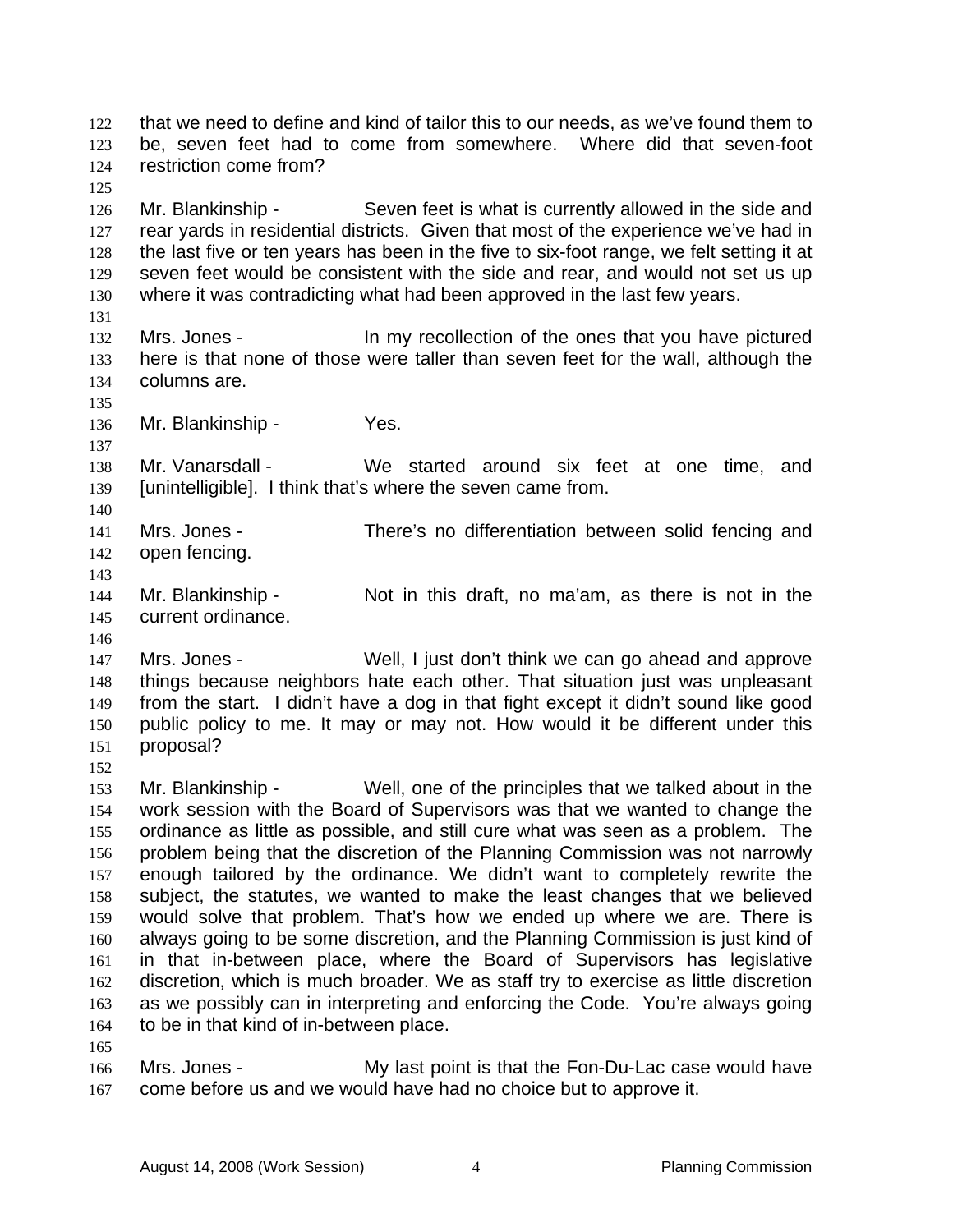168 169 170 171 172 173 174 175 176 177 178 179 180 181 182 183 184 185 186 187 188 189 190 191 192 193 194 195 196 197 198 199 200 201 202 203 204 205 206 207 208 209 210 211 212 213 Mr. Blankinship - Well, unless you could make a finding that, for example, criterion #2 here is, "the visibility or value of abutting and/or adjacent properties would not be adversely affected." Mr. Vanarsdall - I think the answer to that question, though, is "if"— Mr. Jernigan - That's what I was questioning, too, because at the end you said that if none of the five conditions exist, we will approve. So, it's not— Mr. Glover - You can't deny it. Mr. Jernigan - So, it's kind of like a POD now. If it meets code, it has to pass. Mr. Emerson - The whole thing that gave rise to this was the fact that the word, "may," was providing the Commission with more legislative authority than administrative authority. That's not how it's granted to the Commission by the Board or by the State of Virginia. Mr. Glover - How do you gauge the amount of light and air on the adjoining property? Mr. Emerson - That's a very good question, Mr. Glover. Mr. Glover - Do you have a good answer? Mr. Blankinship - No sir. Those are very old words that have been floating around zoning cases since 1928—impeding adequate light and air. Mr. Glover - Well, with all the outstanding intellectual capacity that we have in the Planning Department, I don't see [unintelligible] a statement that's understandable. Also, it's an incomplete sentence. Mr. Blankinship - Yes. I don't believe any of the ones, the five that were mentioned, is cast as complete sentences there. Mr. Glover - What's to prevent somebody encroaching on somebody's property? Are these the ones that the Board set that night at the work session? Mr. Blankinship - These are what are in the Code now. Mr. Emerson - This is the plan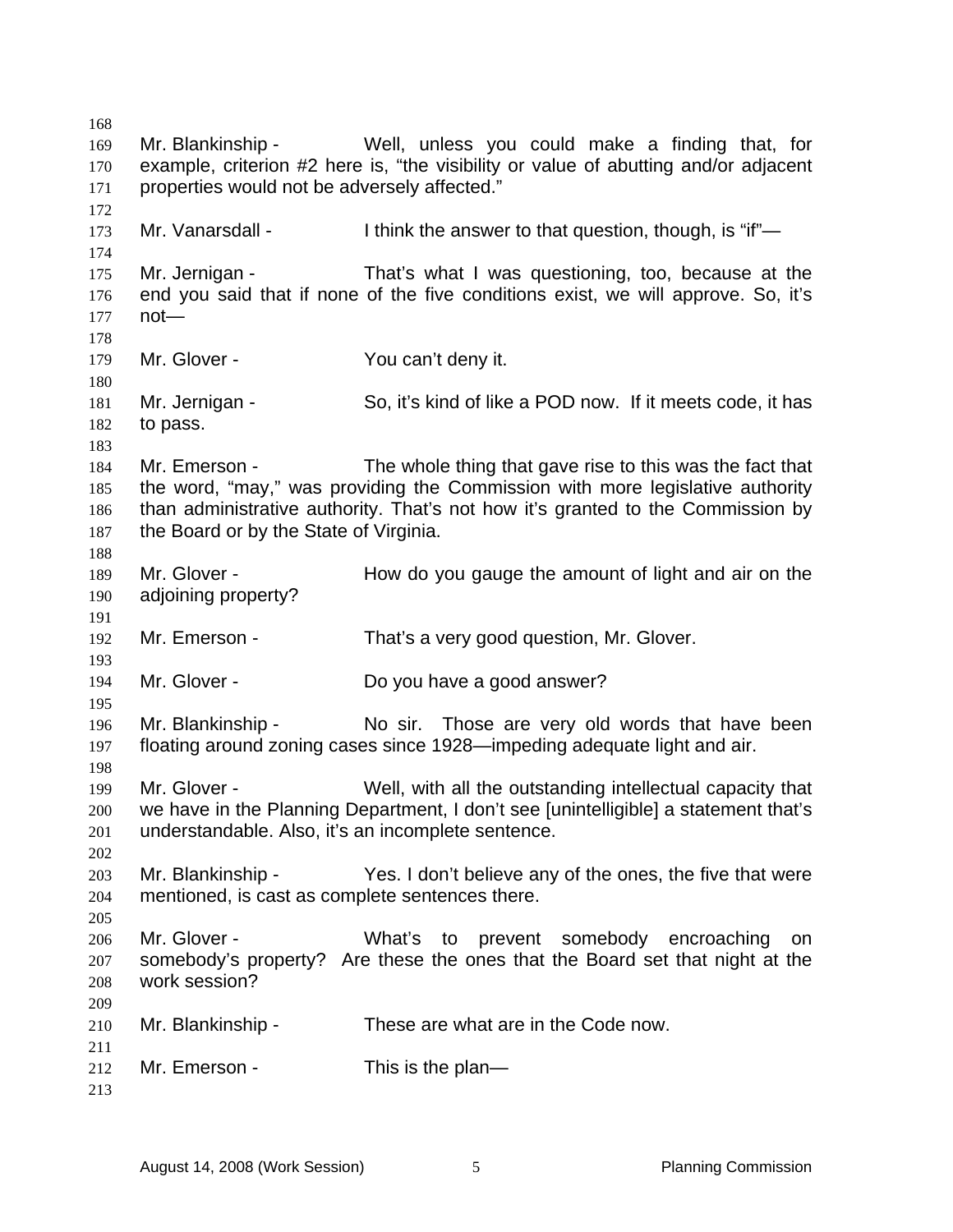214 Mr. Glover - What are we going to change? 215 216 217 218 219 220 221 222 223  $224$ 225 226 227 228 229 230 231 232 233 234 235 236 237 238 239 240 241 242 243 244 245 246 247 248 249 250 251 252 253 254 255 256 257 258 259 Mr. Emerson - We could make changes to that, but the changes proposed right now are the ones that the Board discussed. Other than the height, which would fall back on other sections of the Code. This is for the height. Mr. Glover - The Unit don't understand how providing for alternative heights would directly affect traffic or pedestrian safety. But pedestrian safety, if it's in my yard, you don't belong in my yard walking. Okay? Mr. Emerson - Think in that case you wouldn't feel like it was impeding on traffic or pedestrian safety. That's in cases where fences go near roads and right-of-ways where it might impede visibility and be a danger. Mr. Glover - Well, that's the reason you have number 5. Mr. Emerson - Aptly so. We certainly can revisit— Mr. Glover - The I'm not telling you to, I'm just asking questions. Mrs. Jones - See, the principal question is to take the word, "may," substitute it with the word, "shall," from the current Zoning Ordinance, and then add the specifics about height. Mr. Blankinship - Add the height limit amount. Mrs. Jones - Right, the height limit. Mr. Glover - The only thing that I see is that the Planning Commission, if they meet all these five criteria, you can't deny. That's the only difference. Mrs. Jones - The Right, and I would argue that parsing words is a [unintelligible] science, and we could probably— Mr. Glover - [Unintelligible.] Mrs. Jones - Well, maybe so, maybe so. But I'm just trying to play devil's advocate with you. Mr. Glover - The Report of the U know, and that's good. Mrs. Jones - I could go ahead and probably make most all cases fit somewhere in here, if I argued enough. Whether it's a winning argument is whole other issue. If we're going to give direction, I appreciate the specifics of the height limit, because I think that helps the public as well. I mean, it clearly helps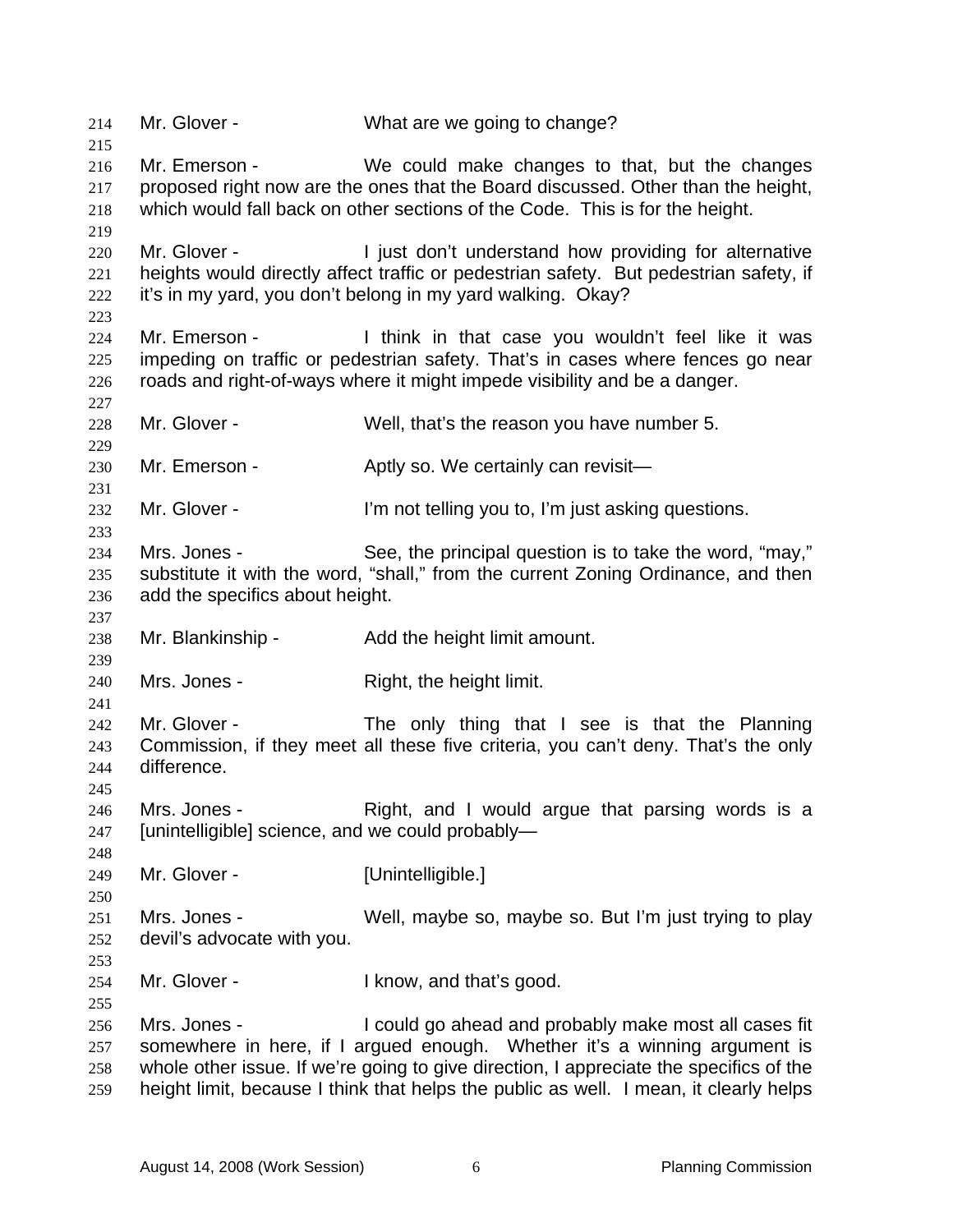everybody. But I'm not sure it absolutely solves the problem; we'll just have to see. 260 261 262 263 264 265 266 267 268 269 270 271 272 273 274 275 276 277 278 279 280 281 282 283 284 285 286 287 288 289 290 291 292 293 294 295 296 297 298 299 300 301 302 303 304 305 Mr. Glover - I think in your mind it may not. But if you stop and think about why you're doing this, you're doing it because, if they meet these criteria, what harm is it for you if a landowner want a seven-foot fence in the front yard? Are you creating a harmful situation? Mrs. Jones - There are several elements you weigh, and a lot of the times there is no harm. I don't think— Mr. Glover - — — — — any of those elements are in here, especially air. If somebody can't breathe in the next yard— Mrs. Jones - That's not a good thing. Mr. Glover- Or if the light doesn't shine on their yard. Well, I think what it's doing is allowing the fence, if it's not offensive. At what point does the fence become totally offensive to the whole neighborhood, or adverse to the whole neighborhood? I think in years past, aesthetics would not hold up in a court case, I don't believe, by itself. Isn't that right? However, aesthetics, we work on on every case, and you bring numbers 9 and 11 back. I think this gives guidance to the Planning Commission that you must, shall, or will approve it when they come in and they're not really putting the neighborhood, or the neighbor, or this new [unintelligible] in a negative light. But we could pick it apart, if you want to. Mrs. Jones - There may be times when that will be a very nice thing to have in the back pocket. Mr. Jernigan - Yes, #2 is a little—Where it says, "provided the permitted height and design does not adversely affect the visibility or value of abutting and/or adjacent properties." In Highland Springs, everybody's tight in there and somebody puts up a seven-foot fence, you can't see any cars coming down the road. So, if you have kids playing— Mr. Glover - Then that falls under #5. Mr. Emerson - In that case, they could possibly fall under #3. Mr. Glover - And your traffic engineer is going to give you a ruling on that. If you think about it, it's not adversely affecting anything; you've already been doing it. What this just says is you shall do it if these criteria are met. It keeps the litigation from taking place. Mr. Jernigan - Hallelujah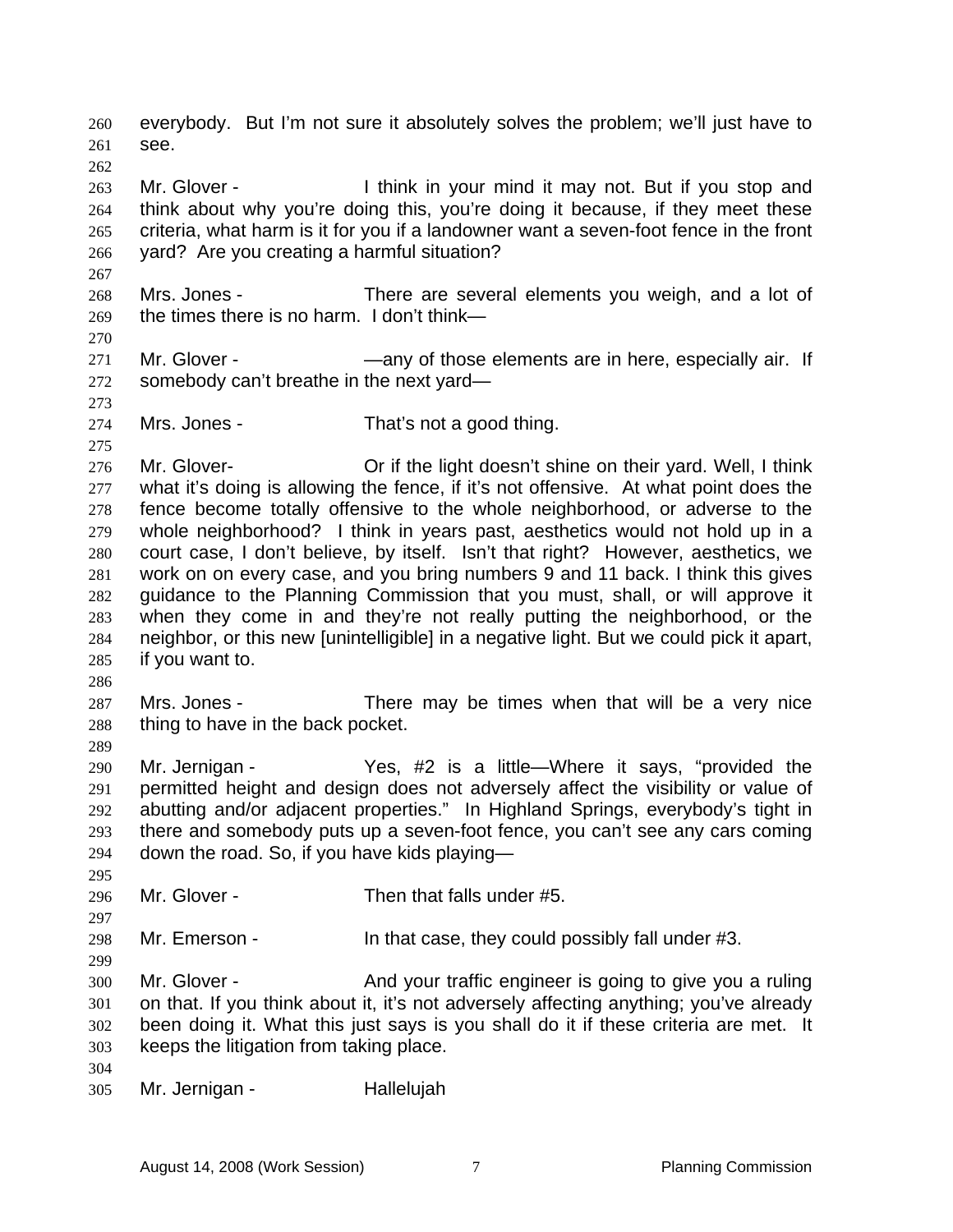306 307 308 309 310 311 312 313 314 315 316 317 318 319 320 321 322 323 324 325 326 327 328 329 330 331 332 333 334 335 336 337 338 339 340 341 342 343 344 345 346 347 348 349 350 351 Mrs. Jones - **Hallelujah.** Mr. Jernigan - We had a case in Highland Springs where they put up a six-foot fence. The people next door were complaining. You want to know why? They couldn't see the police cars coming down the road when they thought they might get raided. Mr. Blankinship - We could add a criterion #6. Mr. Glover - The State of the Vour call tonight to make a recommendation. Mrs. Jones - We can't have powers assigned to us that we don't have, first of all. Secondly— Mr. Glover - But this gives you the power. Mrs. Jones - The Mell, secondly, I think this is probably as well designed as it can be made and still allow some discretion for individual situations. I don't object to it, I just wanted to make sure I understood. Mr. Archer - Well, it seems to me like each time one of these come up, they're always different. I do have a question. I'm certain there are people who might have built fences that go beyond what is allowed. We don't police that, do we? We don't ride around looking for seven-foot fences. Mr. Blankinship - The As a general rule, no. Now, the Community Maintenance staff does do some proactive enforcement. I think particularly when they see something like—I'm trying to bring up examples. This one here, I think that may have been proactive. Mr. Emerson - No, it wasn't-Mr. Blankinship - Was there a complaint on that? Mr. Emerson - Yes. Mr. Glover: Did they have to take that down? Mr. Blankinship - It's still pending. Mr. O'Kelly - They also applied for two variances, one for a car-Well, a use permit for a carport in the front yard after the fact, which was denied by the BZA. They also had screening around trash and debris from previous construction. It's off Oakley's Lane.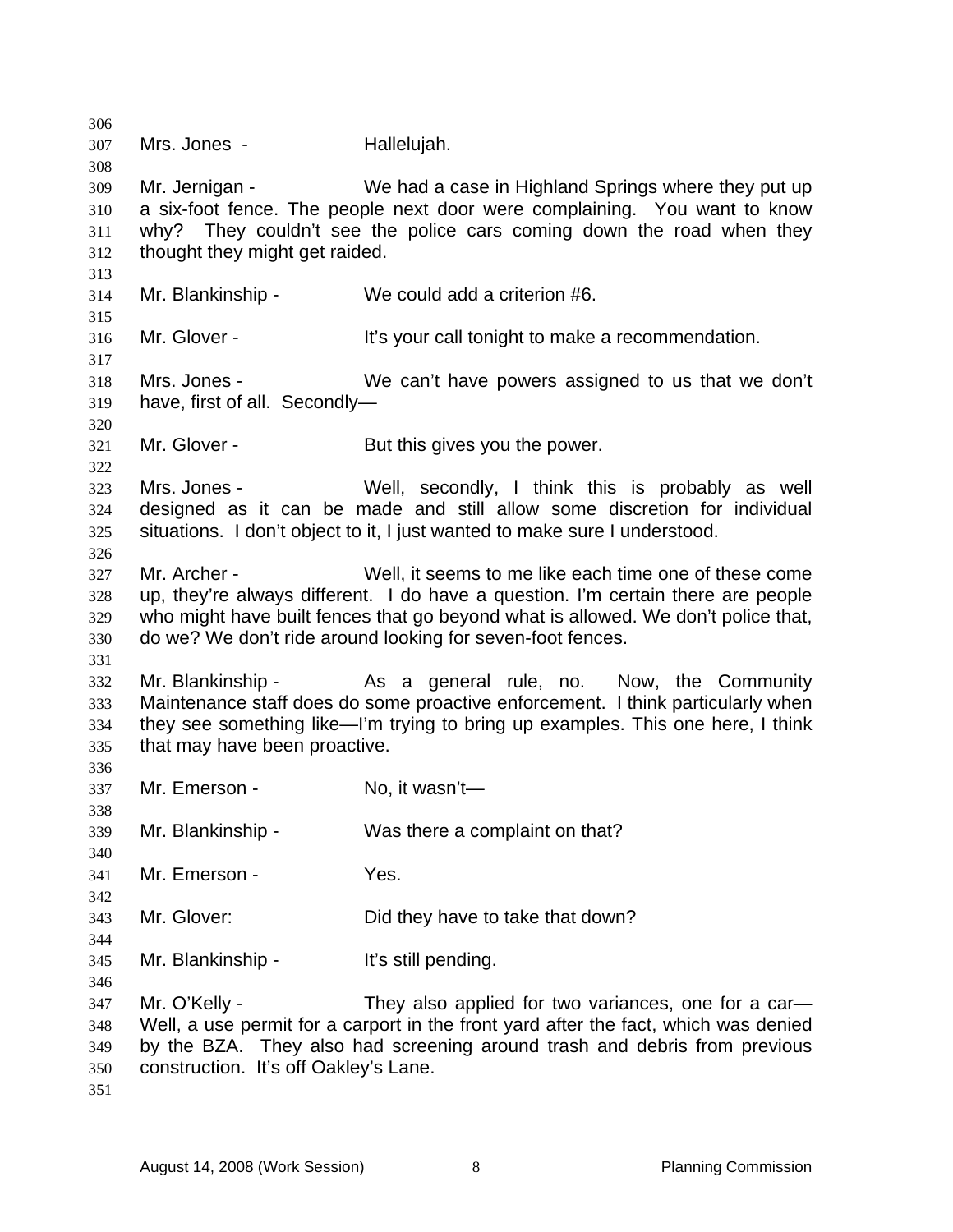352 Mr. Jernigan - I'm trying to figure out where they— 353 354 355 356 357 358 359 360 361 362 363 364 365 366 367 368 369 370 371 372 373 374 375 376 377 378 379 380 381 382 383 384 385 386 387 388 389 390 391 392 393 394 395 396 397 Mr. Emerson - The top two are the same dwelling. Mr. Jernigan - Yes. Mr. O'Kelly - The brick portion of the fence is built in the right-ofway. Mr. Vanarsdall - Just recently, about two weeks, a person put up I think it was a six foot, looked like, fence in the front yard, but they haven't finished it. And Community Maintenance were going to have a talk with them. What he did, he lowered the fence. When he put up the fence, he lowered it, but he didn't lower the posts. So, we have [unintelligible]. Mr. Blankinship - The Code does allow posts and decorative features to be taller, and it doesn't say how much taller. Mr. Vanarsdall - They need to know that the posts could be taller. Mr. Blankinship - Normally, people don't put them more than six inches or maybe a foot taller than the fence itself. I'm surprised Community Maintenance wasn't successful in negotiating a solution to that. Mr. Vanarsdall - [Unintelligible] the normal situation [unintelligible]. Mr. Blankinship - Yes. Mrs. Jones - Has there been any discussion about referencing the columns or posts, support posts or fencing into those ordinances? Mr. Glover - The You mean for the height. Mrs. Jones - Well, just looking, for instance, at the brick home. That's the same situation as the Fon-Du-Lac case. That was several feet higher than the accompanying wall section. If they can do that, do you think we should have any kind of reference to the height of those? Mr. O'Kelly - That portion of the brick fence does not require the alternative fence height. The majority of the fence doesn't exceed the 3-1/2 feet. The wooden portion in the front yard is the problem. Mrs. Jones - But the columns are not part of that. Mr. Emerson - No. The columns are legal and within the ordinance, other than they're in the right-of-way.